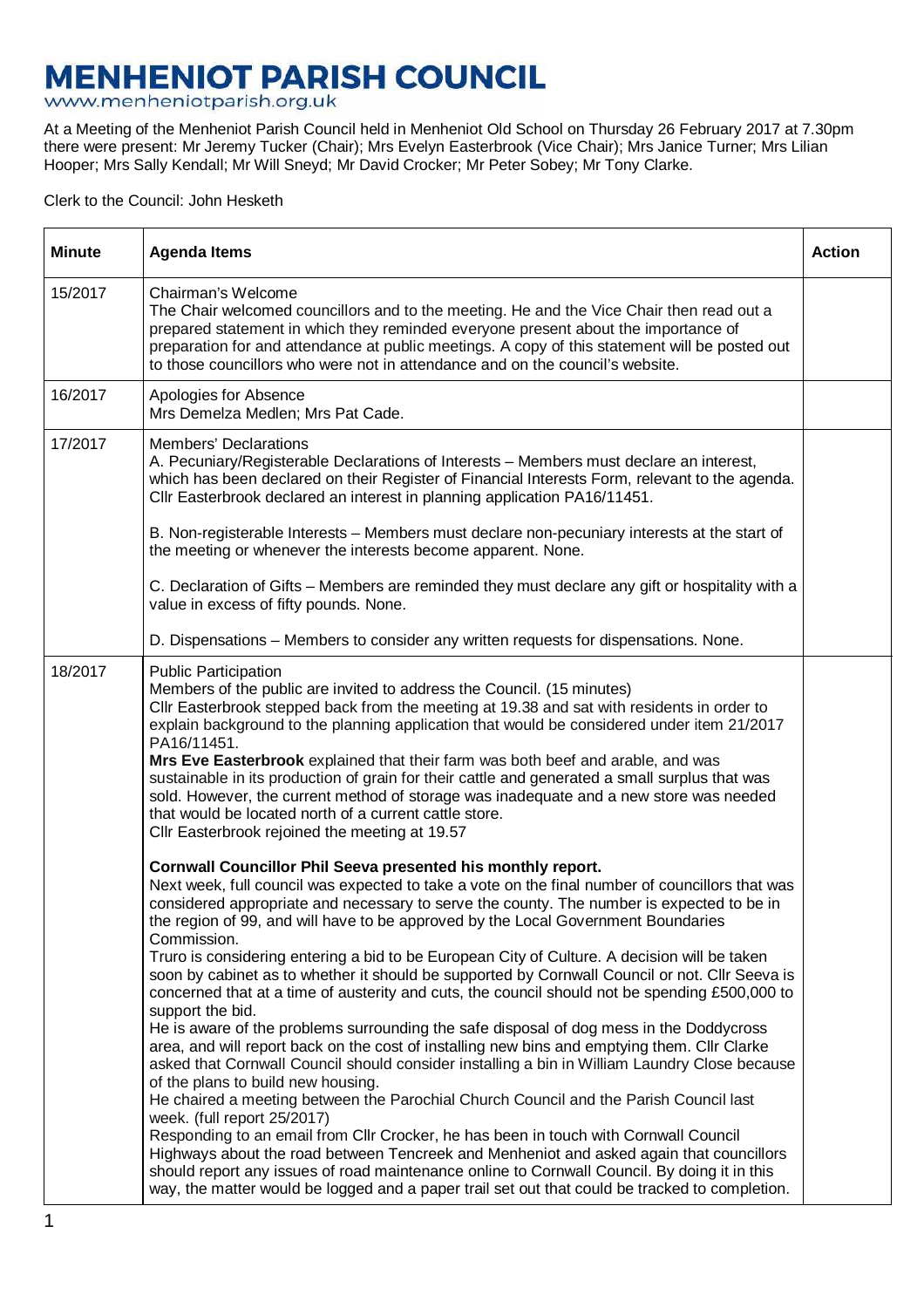|         | There will be a further meeting to discuss road improvements to the A38 in Westminster soon,<br>and he will report back with any news.                                                                                                                                                                                                                                                                                                                                                                                                                                                                                                                                                                                                                                                                                                                                                                                                                                                                                                                                                                                                                                                                                                                                                                                                                                                                                                                                                                                                                                                                                                                                                                                                                                                                                                                                                                                                                                                                                                                                                                                                                                                                                                                                                                                                                                                                                                                                                                                                                                                                                                                                                                                                               |                       |
|---------|------------------------------------------------------------------------------------------------------------------------------------------------------------------------------------------------------------------------------------------------------------------------------------------------------------------------------------------------------------------------------------------------------------------------------------------------------------------------------------------------------------------------------------------------------------------------------------------------------------------------------------------------------------------------------------------------------------------------------------------------------------------------------------------------------------------------------------------------------------------------------------------------------------------------------------------------------------------------------------------------------------------------------------------------------------------------------------------------------------------------------------------------------------------------------------------------------------------------------------------------------------------------------------------------------------------------------------------------------------------------------------------------------------------------------------------------------------------------------------------------------------------------------------------------------------------------------------------------------------------------------------------------------------------------------------------------------------------------------------------------------------------------------------------------------------------------------------------------------------------------------------------------------------------------------------------------------------------------------------------------------------------------------------------------------------------------------------------------------------------------------------------------------------------------------------------------------------------------------------------------------------------------------------------------------------------------------------------------------------------------------------------------------------------------------------------------------------------------------------------------------------------------------------------------------------------------------------------------------------------------------------------------------------------------------------------------------------------------------------------------------|-----------------------|
| 19/2017 | Minutes of Meetings -<br>Councillors RESOLVED to accept the following minutes as a true and accurate record: 19<br>January 2017. Proposed Cllr Turner. Seconded Cllr Easterbrook. All agreed.                                                                                                                                                                                                                                                                                                                                                                                                                                                                                                                                                                                                                                                                                                                                                                                                                                                                                                                                                                                                                                                                                                                                                                                                                                                                                                                                                                                                                                                                                                                                                                                                                                                                                                                                                                                                                                                                                                                                                                                                                                                                                                                                                                                                                                                                                                                                                                                                                                                                                                                                                        |                       |
|         | Cllr Clarke left the meeting briefly at 19.56 and returned with post for the Clerk.                                                                                                                                                                                                                                                                                                                                                                                                                                                                                                                                                                                                                                                                                                                                                                                                                                                                                                                                                                                                                                                                                                                                                                                                                                                                                                                                                                                                                                                                                                                                                                                                                                                                                                                                                                                                                                                                                                                                                                                                                                                                                                                                                                                                                                                                                                                                                                                                                                                                                                                                                                                                                                                                  |                       |
| 20/2017 | Matters Arising from the Minutes<br>Reports back on these actions.<br>Hedge cutting at Hartmede and allotments. The Chair reported that the hedges at<br>A<br>Hartmeade had been trimmed, but that the debris had not yet been removed from the<br>adjoining field. He will follow up with Rob Craig.                                                                                                                                                                                                                                                                                                                                                                                                                                                                                                                                                                                                                                                                                                                                                                                                                                                                                                                                                                                                                                                                                                                                                                                                                                                                                                                                                                                                                                                                                                                                                                                                                                                                                                                                                                                                                                                                                                                                                                                                                                                                                                                                                                                                                                                                                                                                                                                                                                                | Chair                 |
|         | Maintenance of stiles. Cllr Seeva is still waiting for a response from Cornwall Council.<br>B<br>Cllr Kendall reported that gates at Merrymeet and Tencreek had been repaired.                                                                                                                                                                                                                                                                                                                                                                                                                                                                                                                                                                                                                                                                                                                                                                                                                                                                                                                                                                                                                                                                                                                                                                                                                                                                                                                                                                                                                                                                                                                                                                                                                                                                                                                                                                                                                                                                                                                                                                                                                                                                                                                                                                                                                                                                                                                                                                                                                                                                                                                                                                       |                       |
|         | C<br>Public nuisance around Hartmeade. Cllr Clarke explained that he had received letters<br>from local police setting out their actions in relation to the nuisance. The problem appeared to<br>have moved from Hartmeade to The Rodings instead. Cllr Seeva will speak again with<br>Cornwall Council about warning notices.                                                                                                                                                                                                                                                                                                                                                                                                                                                                                                                                                                                                                                                                                                                                                                                                                                                                                                                                                                                                                                                                                                                                                                                                                                                                                                                                                                                                                                                                                                                                                                                                                                                                                                                                                                                                                                                                                                                                                                                                                                                                                                                                                                                                                                                                                                                                                                                                                       | <b>PS</b>             |
|         | Repair to fences at playing fields. Clerk has received a quotation from Marcus Connell<br>D<br>giving a price of £370 to repair the fence. It was RESOLVED to accept this quotation and for<br>the Clerk to give instructions to Mr Connell. Proposed Cllr Sneyd. Seconded Cllr Kendall. All<br>agreed.                                                                                                                                                                                                                                                                                                                                                                                                                                                                                                                                                                                                                                                                                                                                                                                                                                                                                                                                                                                                                                                                                                                                                                                                                                                                                                                                                                                                                                                                                                                                                                                                                                                                                                                                                                                                                                                                                                                                                                                                                                                                                                                                                                                                                                                                                                                                                                                                                                              | Clerk                 |
| 21/2017 | <b>Planning Matters</b><br>To agree the parish council's response to Cornwall Council consultations on new<br>A<br>planning applications received before the agenda was finalised:<br>Cllr Easterbrook left the meeting at 20.10<br>17.01.17 PA16/11451<br>Applicant: Mr Easterbrook<br>Location: South Trewint Farm Trewint Road Menheniot Liskeard Cornwall PL14 3RE<br>Proposal: Construction of an agricultural building for the storage of grain.<br>CIIr Turner had made a site visit to the farm on 10 February 2017, and was aware of the<br>issues raised by a neighbour concerning the visual impact of the new grain store. Mr Michael<br>Easterbrook explained that they had been in negotiation with the neighbour and agreed to<br>plant a row of Leylandii trees to shield the store from the adjacent gardens. Cllr Turner<br>explained that with this agreement, there was no other impact on the residential amenity, and<br>that the current hard standing on the site would be used so that there was no impact on the<br>risk of flooding. Any additional traffic that might be generated could be accommodated within<br>the space already set aside. It was RESOLVED to support the application and this council<br>asks Cornwall Planners that the agreement to plant trees be incorporated into the planning<br>consent as a condition. Proposed Cllr Turner. Seconded Cllr Sobey. All agreed.<br>Cllr Easterbrook returned to the meeting at 20.17.<br>19.01.17 PA16/11717<br>Applicant: Ms Ellie Peart<br>Location: Jaxons Barn Pengover Farm Pengover Green PL14 3NH Proposal: Conversion of<br>redundant agricultural buildings to two dwellings, demolition of pole barn, landscaping and<br>creation of new access.<br>CIIr Crocker had made a site visit and spoken with the applicant about her proposal. He was<br>of the opinion that the current state of the building and the immediate surrounding area was<br>poor, and this application would improve and enhance the locality. Because the development<br>will occupy the same footprint as the current barn, there is no impact on the residential<br>amenity or other material considerations. The current building is used as a builders store and<br>has no historic or heritage value. It was RESOLVED to support the application. Proposed Cllr<br>Crocker. Seconded Cllr Clarke. All agreed.<br>Any applications received by Cornwall Council by the time of the meeting. Information<br>B<br>only. None received.<br>Planning applications approved by Cornwall Council - Information only:<br>C.<br>09.01.2017 PA16/07296 APPROVED<br>Applicant: Mr And Mrs M E Martin<br>Location: Land Pt OS 9945 South Of Treweatha Cottages Merrymeet Cornwall | <b>Clerk</b><br>Clerk |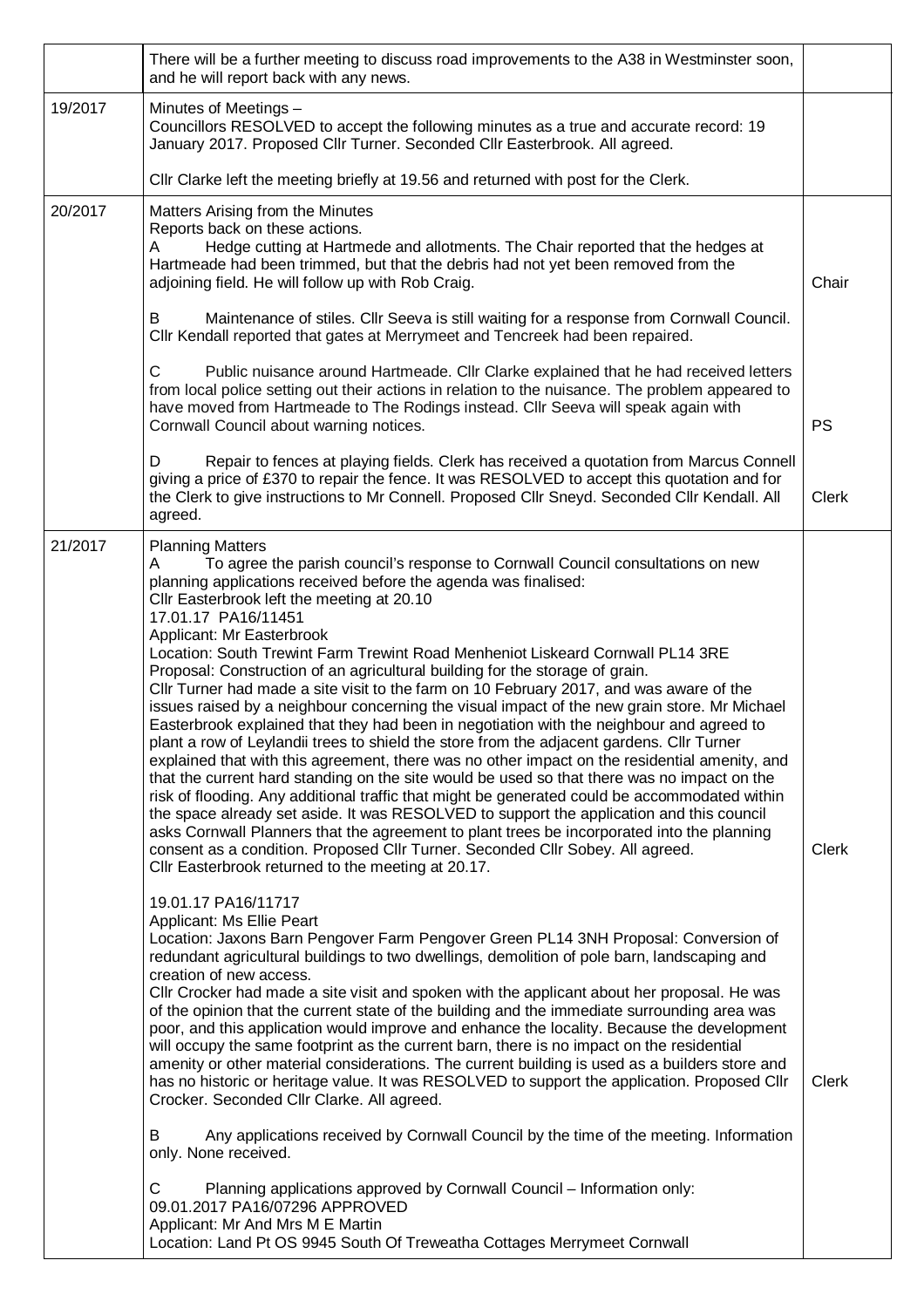|         |                                                                                                                                                                                                                                                                                                                                                                                                                                                                                                                                                                                                                                                                                                                                                                                                                                                     | Proposal: Construction of agricultural dwelling.                                                                                                              |                                                                                                                                                                                                         |         |             |  |  |
|---------|-----------------------------------------------------------------------------------------------------------------------------------------------------------------------------------------------------------------------------------------------------------------------------------------------------------------------------------------------------------------------------------------------------------------------------------------------------------------------------------------------------------------------------------------------------------------------------------------------------------------------------------------------------------------------------------------------------------------------------------------------------------------------------------------------------------------------------------------------------|---------------------------------------------------------------------------------------------------------------------------------------------------------------|---------------------------------------------------------------------------------------------------------------------------------------------------------------------------------------------------------|---------|-------------|--|--|
|         |                                                                                                                                                                                                                                                                                                                                                                                                                                                                                                                                                                                                                                                                                                                                                                                                                                                     | Applicant: Mr Graham Hicks                                                                                                                                    | 06.01.2017 PA16/03400/PREAPP Closed - advice given<br>Location: Trehawke Barton Blunts Liskeard Cornwall PL14 3RH<br>Proposal: Pre-application advice for conversion of agricultural barns to dwellings |         |             |  |  |
|         | D<br>Information only: None.                                                                                                                                                                                                                                                                                                                                                                                                                                                                                                                                                                                                                                                                                                                                                                                                                        |                                                                                                                                                               | Planning applications refused by Cornwall Council or withdrawn by the applicant.                                                                                                                        |         |             |  |  |
|         | E                                                                                                                                                                                                                                                                                                                                                                                                                                                                                                                                                                                                                                                                                                                                                                                                                                                   | Planning Appeals: None                                                                                                                                        |                                                                                                                                                                                                         |         |             |  |  |
|         | F<br><b>Prior-Notifications</b><br>CIIr Easterbrook explained that certain agricultural buildings did not require planning<br>permission, and would therefore not come to this council for approval. However, in certain<br>circumstances. Small buildings (less than 465sqm) can be approved by Cornwall Council<br>without an application being submitted. These are called Prior Notifications, and an applicant<br>must not submit more than one every two years, otherwise the usual route of planning<br>permission must be followed. The Clerk receives notice of these PNs, and although the<br>council is not obliged to comment, it has been agreed that we will publish these notices in the<br>Weekly Planning Report, and include them on the agenda for comment, where appropriate.<br>There are two notices issued for this meeting: |                                                                                                                                                               |                                                                                                                                                                                                         |         |             |  |  |
|         | 19.01.17 PA17/00938                                                                                                                                                                                                                                                                                                                                                                                                                                                                                                                                                                                                                                                                                                                                                                                                                                 | Applicant: Mr Richard Rowe<br>Location: Tregondale Farm, Menheniot.<br>used for the storage of hay, straw and machinery.<br>Status: Withdrawn 9 February 2017 | Proposal: Application for Agricultural prior notification for the erection of a storage building                                                                                                        |         |             |  |  |
|         | 10.01.17 PA17/00208                                                                                                                                                                                                                                                                                                                                                                                                                                                                                                                                                                                                                                                                                                                                                                                                                                 | Applicant: Mr Ashley Rowe<br>Location: Trewint Farm, Menheniot<br>Status: Prior approval not required. 3 February 2017.                                       | Proposal: Prior Notification of the erection of a steel-framed agricultural building, with fibre<br>cement roof, to be used as machinery and dry fodder store.                                          |         |             |  |  |
| 22/2017 | <b>Financial Matters</b><br>Accounts for Payment - Schedule 2016/17 - Period 10- Members RESOLVED to<br>A<br>agree the payment schedule. Proposed Cllr Turner. Seconded Cllr Crocker. All agreed.                                                                                                                                                                                                                                                                                                                                                                                                                                                                                                                                                                                                                                                   |                                                                                                                                                               |                                                                                                                                                                                                         |         |             |  |  |
|         | <b>Payments Schedule</b>                                                                                                                                                                                                                                                                                                                                                                                                                                                                                                                                                                                                                                                                                                                                                                                                                            |                                                                                                                                                               | Jan 2017                                                                                                                                                                                                | Periodi | 10          |  |  |
|         | <b>Date</b>                                                                                                                                                                                                                                                                                                                                                                                                                                                                                                                                                                                                                                                                                                                                                                                                                                         | Payee                                                                                                                                                         | <b>Description</b>                                                                                                                                                                                      | CQ      | £.          |  |  |
|         | 16/02/2017                                                                                                                                                                                                                                                                                                                                                                                                                                                                                                                                                                                                                                                                                                                                                                                                                                          | Menhaniot Old School Tri Venue hire                                                                                                                           |                                                                                                                                                                                                         | 1667    | 150.00<br>£ |  |  |
|         | 6/02/2017                                                                                                                                                                                                                                                                                                                                                                                                                                                                                                                                                                                                                                                                                                                                                                                                                                           | Webcube Media                                                                                                                                                 | Website hosting                                                                                                                                                                                         | 1668    | 160.00<br>圭 |  |  |
|         | 6/02/2017                                                                                                                                                                                                                                                                                                                                                                                                                                                                                                                                                                                                                                                                                                                                                                                                                                           | Rob Craig                                                                                                                                                     | Ground maintenance                                                                                                                                                                                      | 1669.   | 120.00<br>圭 |  |  |
|         | 6/02/2017                                                                                                                                                                                                                                                                                                                                                                                                                                                                                                                                                                                                                                                                                                                                                                                                                                           | John Hesketh                                                                                                                                                  | Expenses                                                                                                                                                                                                | 1670.   | £<br>29.15  |  |  |
|         | 28/02/2017                                                                                                                                                                                                                                                                                                                                                                                                                                                                                                                                                                                                                                                                                                                                                                                                                                          | John Heskethi                                                                                                                                                 | Salary January 2017                                                                                                                                                                                     | 1671    | £<br>495.00 |  |  |
|         | 6/02/2017                                                                                                                                                                                                                                                                                                                                                                                                                                                                                                                                                                                                                                                                                                                                                                                                                                           | Rob Craig                                                                                                                                                     | Allofment hedges                                                                                                                                                                                        | 1672    | £<br>475.00 |  |  |
|         |                                                                                                                                                                                                                                                                                                                                                                                                                                                                                                                                                                                                                                                                                                                                                                                                                                                     |                                                                                                                                                               |                                                                                                                                                                                                         |         |             |  |  |
|         |                                                                                                                                                                                                                                                                                                                                                                                                                                                                                                                                                                                                                                                                                                                                                                                                                                                     |                                                                                                                                                               |                                                                                                                                                                                                         |         |             |  |  |
|         |                                                                                                                                                                                                                                                                                                                                                                                                                                                                                                                                                                                                                                                                                                                                                                                                                                                     |                                                                                                                                                               |                                                                                                                                                                                                         |         |             |  |  |
|         | £ 1,429.15<br>All cheque payments today                                                                                                                                                                                                                                                                                                                                                                                                                                                                                                                                                                                                                                                                                                                                                                                                             |                                                                                                                                                               |                                                                                                                                                                                                         |         |             |  |  |
|         |                                                                                                                                                                                                                                                                                                                                                                                                                                                                                                                                                                                                                                                                                                                                                                                                                                                     |                                                                                                                                                               |                                                                                                                                                                                                         |         |             |  |  |
|         | Direct Bank Payment & Receipts. For information.<br>В                                                                                                                                                                                                                                                                                                                                                                                                                                                                                                                                                                                                                                                                                                                                                                                               |                                                                                                                                                               |                                                                                                                                                                                                         |         |             |  |  |
|         |                                                                                                                                                                                                                                                                                                                                                                                                                                                                                                                                                                                                                                                                                                                                                                                                                                                     |                                                                                                                                                               |                                                                                                                                                                                                         |         |             |  |  |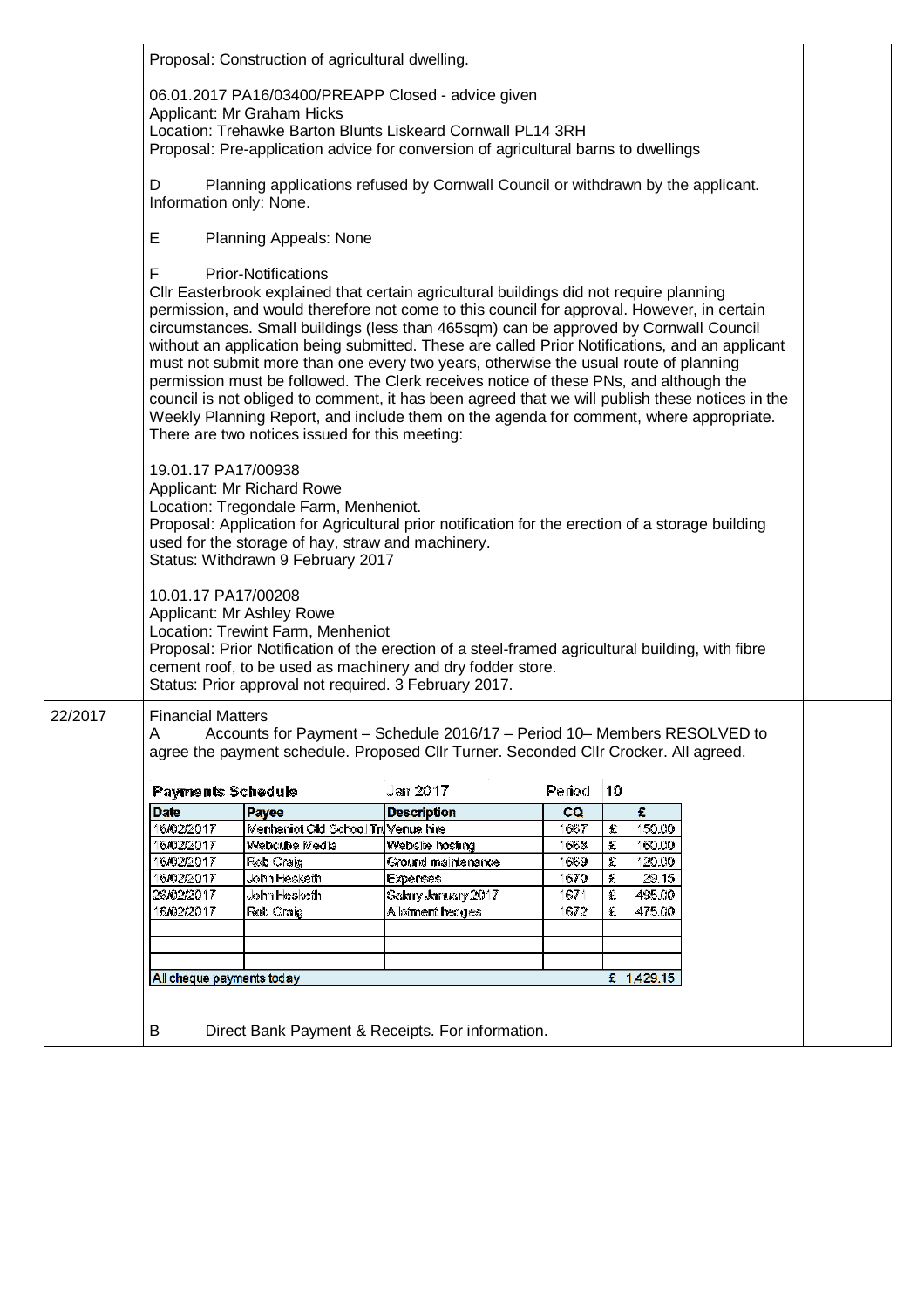|         |                                                                                                                                                                                                                                                                                                                                                                                                                                                                                                                                                                                                                                                                                                                                                                                                                                                                                                                                                                                                                                                                                                                                                                                                                                                                                                                                                                                                                                                                                                                                                                                                                                                                                                                                                                                                 | <b>Bank Payments Schedule</b>             | Jan 2017                                                                                                                                                                                                                                                                                                                                                                                                                                                                                                                                                                                                                                                                | Period | 9                         |  |              |
|---------|-------------------------------------------------------------------------------------------------------------------------------------------------------------------------------------------------------------------------------------------------------------------------------------------------------------------------------------------------------------------------------------------------------------------------------------------------------------------------------------------------------------------------------------------------------------------------------------------------------------------------------------------------------------------------------------------------------------------------------------------------------------------------------------------------------------------------------------------------------------------------------------------------------------------------------------------------------------------------------------------------------------------------------------------------------------------------------------------------------------------------------------------------------------------------------------------------------------------------------------------------------------------------------------------------------------------------------------------------------------------------------------------------------------------------------------------------------------------------------------------------------------------------------------------------------------------------------------------------------------------------------------------------------------------------------------------------------------------------------------------------------------------------------------------------|-------------------------------------------|-------------------------------------------------------------------------------------------------------------------------------------------------------------------------------------------------------------------------------------------------------------------------------------------------------------------------------------------------------------------------------------------------------------------------------------------------------------------------------------------------------------------------------------------------------------------------------------------------------------------------------------------------------------------------|--------|---------------------------|--|--------------|
|         | <b>Date</b>                                                                                                                                                                                                                                                                                                                                                                                                                                                                                                                                                                                                                                                                                                                                                                                                                                                                                                                                                                                                                                                                                                                                                                                                                                                                                                                                                                                                                                                                                                                                                                                                                                                                                                                                                                                     | Payee                                     | <b>Description</b>                                                                                                                                                                                                                                                                                                                                                                                                                                                                                                                                                                                                                                                      | Pay    | £                         |  |              |
|         |                                                                                                                                                                                                                                                                                                                                                                                                                                                                                                                                                                                                                                                                                                                                                                                                                                                                                                                                                                                                                                                                                                                                                                                                                                                                                                                                                                                                                                                                                                                                                                                                                                                                                                                                                                                                 |                                           |                                                                                                                                                                                                                                                                                                                                                                                                                                                                                                                                                                                                                                                                         |        |                           |  |              |
|         | All bank payments this period                                                                                                                                                                                                                                                                                                                                                                                                                                                                                                                                                                                                                                                                                                                                                                                                                                                                                                                                                                                                                                                                                                                                                                                                                                                                                                                                                                                                                                                                                                                                                                                                                                                                                                                                                                   |                                           |                                                                                                                                                                                                                                                                                                                                                                                                                                                                                                                                                                                                                                                                         |        | £                         |  |              |
|         | <b>Bank Receipts Schedule</b>                                                                                                                                                                                                                                                                                                                                                                                                                                                                                                                                                                                                                                                                                                                                                                                                                                                                                                                                                                                                                                                                                                                                                                                                                                                                                                                                                                                                                                                                                                                                                                                                                                                                                                                                                                   |                                           | Jan 2017                                                                                                                                                                                                                                                                                                                                                                                                                                                                                                                                                                                                                                                                | Period | 9                         |  |              |
|         | <b>Date</b>                                                                                                                                                                                                                                                                                                                                                                                                                                                                                                                                                                                                                                                                                                                                                                                                                                                                                                                                                                                                                                                                                                                                                                                                                                                                                                                                                                                                                                                                                                                                                                                                                                                                                                                                                                                     | Payer                                     | <b>Description</b>                                                                                                                                                                                                                                                                                                                                                                                                                                                                                                                                                                                                                                                      |        | £                         |  |              |
|         | 06/01/2017                                                                                                                                                                                                                                                                                                                                                                                                                                                                                                                                                                                                                                                                                                                                                                                                                                                                                                                                                                                                                                                                                                                                                                                                                                                                                                                                                                                                                                                                                                                                                                                                                                                                                                                                                                                      | D Kemplen                                 | Allotments                                                                                                                                                                                                                                                                                                                                                                                                                                                                                                                                                                                                                                                              |        | £<br>36.00                |  |              |
|         | 09/01/2017                                                                                                                                                                                                                                                                                                                                                                                                                                                                                                                                                                                                                                                                                                                                                                                                                                                                                                                                                                                                                                                                                                                                                                                                                                                                                                                                                                                                                                                                                                                                                                                                                                                                                                                                                                                      | Lloyds Bank                               | Interest                                                                                                                                                                                                                                                                                                                                                                                                                                                                                                                                                                                                                                                                |        | £<br>3.26                 |  |              |
|         | 16/01/2017<br>27/01/2017                                                                                                                                                                                                                                                                                                                                                                                                                                                                                                                                                                                                                                                                                                                                                                                                                                                                                                                                                                                                                                                                                                                                                                                                                                                                                                                                                                                                                                                                                                                                                                                                                                                                                                                                                                        | Cornwall Council<br><b>Trehawke Solar</b> | LMP payment<br>Community benefit                                                                                                                                                                                                                                                                                                                                                                                                                                                                                                                                                                                                                                        |        | £<br>103.52<br>£19,200.00 |  |              |
|         | All bank receipts this period                                                                                                                                                                                                                                                                                                                                                                                                                                                                                                                                                                                                                                                                                                                                                                                                                                                                                                                                                                                                                                                                                                                                                                                                                                                                                                                                                                                                                                                                                                                                                                                                                                                                                                                                                                   |                                           |                                                                                                                                                                                                                                                                                                                                                                                                                                                                                                                                                                                                                                                                         |        | £19,342.78                |  |              |
|         | C<br>Bank Reconciliation - Previously circulated.<br>CIIr Sneyd reviewed a sample of bank payments from the previous month.<br>D                                                                                                                                                                                                                                                                                                                                                                                                                                                                                                                                                                                                                                                                                                                                                                                                                                                                                                                                                                                                                                                                                                                                                                                                                                                                                                                                                                                                                                                                                                                                                                                                                                                                |                                           |                                                                                                                                                                                                                                                                                                                                                                                                                                                                                                                                                                                                                                                                         |        |                           |  |              |
|         |                                                                                                                                                                                                                                                                                                                                                                                                                                                                                                                                                                                                                                                                                                                                                                                                                                                                                                                                                                                                                                                                                                                                                                                                                                                                                                                                                                                                                                                                                                                                                                                                                                                                                                                                                                                                 |                                           |                                                                                                                                                                                                                                                                                                                                                                                                                                                                                                                                                                                                                                                                         |        |                           |  |              |
| 23/2017 | <b>Clerk's Administration</b><br>The Clerk presented a verbal update on the arrangements for the forthcoming parish<br>A<br>and unitary elections to be held on 4 May 2017. Principally this is that:<br>Notice of the elections will be posted on 20 March 2017.<br>$\bullet$<br>Councilors must complete their nomination forms and return them by hand to the St<br>Austell One Stop Shop before 4 April 2017.<br>Clerk can supply nomination packs or candidates may apply directly to the Electoral<br>Services Manager. dholwill@cornwall.gov.uk after 1 March 2017.<br>We will know by 5 April 2017 if the seats on the parish council will be contested or not.<br>CIIr Turner volunteered to attend the Menheniot Farmers market on 11 March to<br>answer questions from residents who may be interested in standing for office. The<br>Chair asked if a longer serving councillor could attend as well.                                                                                                                                                                                                                                                                                                                                                                                                                                                                                                                                                                                                                                                                                                                                                                                                                                                                               |                                           |                                                                                                                                                                                                                                                                                                                                                                                                                                                                                                                                                                                                                                                                         |        |                           |  |              |
|         |                                                                                                                                                                                                                                                                                                                                                                                                                                                                                                                                                                                                                                                                                                                                                                                                                                                                                                                                                                                                                                                                                                                                                                                                                                                                                                                                                                                                                                                                                                                                                                                                                                                                                                                                                                                                 |                                           |                                                                                                                                                                                                                                                                                                                                                                                                                                                                                                                                                                                                                                                                         |        |                           |  |              |
| 25/2017 | An election schedule would be circulated to councillors and posted on the website.<br>Chair's Agenda Items<br>The Chair agreed to reorder the agenda to accommodate the closed session later.<br>CIIr Tucker asked councillors to consider working with him and other groups in the<br>A<br>parish to organize an event to mark the centenary of the end of WW1 in November 2018. He<br>suggests that there should be a beacon lighting and a ringing of church bells to mark the<br>event. Cllr Sneyd volunteered to assist with the planning and organisation.<br>B.<br>The Chair gave a verbal update on the latest meeting with the Parochial Church<br>Council that took place on 7 February 2017.<br>The meeting was one of a series that had been arranged between the PCC and MPC<br>to fulfil the condition that councillors had imposed on the PCC last April when their<br>grant was approved.<br>It had been convened to find common ground in an approach to continuing<br>$\bullet$<br>maintenance and cost savings.<br>The former graveyards committee had now been incorporated into the main PCC.<br>٠<br>This meant that the parish council no longer had a representative linking itself to the<br>٠<br>PCC.<br>The opportunity to coordinate tendering for maintenance work between the two<br>groups had not been successful.<br>The PCC had agreed to submit formal reports of its graveyard maintenance to the<br>$\bullet$<br>parish council.<br>Clerk would prepare an assessment of the progress that had been made towards<br>٠<br>achieving its aim of identifying alternative sources of funding and management of the<br>graveyard. This would be presented to councillors prior to them making their decision<br>on the latest funding application from the PCC. |                                           |                                                                                                                                                                                                                                                                                                                                                                                                                                                                                                                                                                                                                                                                         |        |                           |  |              |
| 24/2017 | <b>Closed Session</b><br>A<br>Cllr Clarke. All agreed.                                                                                                                                                                                                                                                                                                                                                                                                                                                                                                                                                                                                                                                                                                                                                                                                                                                                                                                                                                                                                                                                                                                                                                                                                                                                                                                                                                                                                                                                                                                                                                                                                                                                                                                                          | of the business to be discussed.          | Under the 1960 Public Bodies (Admission to Meetings) Act, that the Parish Council agrees to<br>exclude the press and public from the remainder of the meeting due to the confidential nature<br>Councillors discussed a report and conclusions that set out details of companies<br>tendering for a three year contract for ground maintenance work in the parish. Members were<br>appreciative of the detail that contractors had supplied in their applications, especially in<br>explaining how their work contributed to social value in the parish. It was RESOLVED to<br>award the three contracts to Robert Craig Garden Services. Proposed Cllr Sneyd. Seconded |        |                           |  | <b>Clerk</b> |